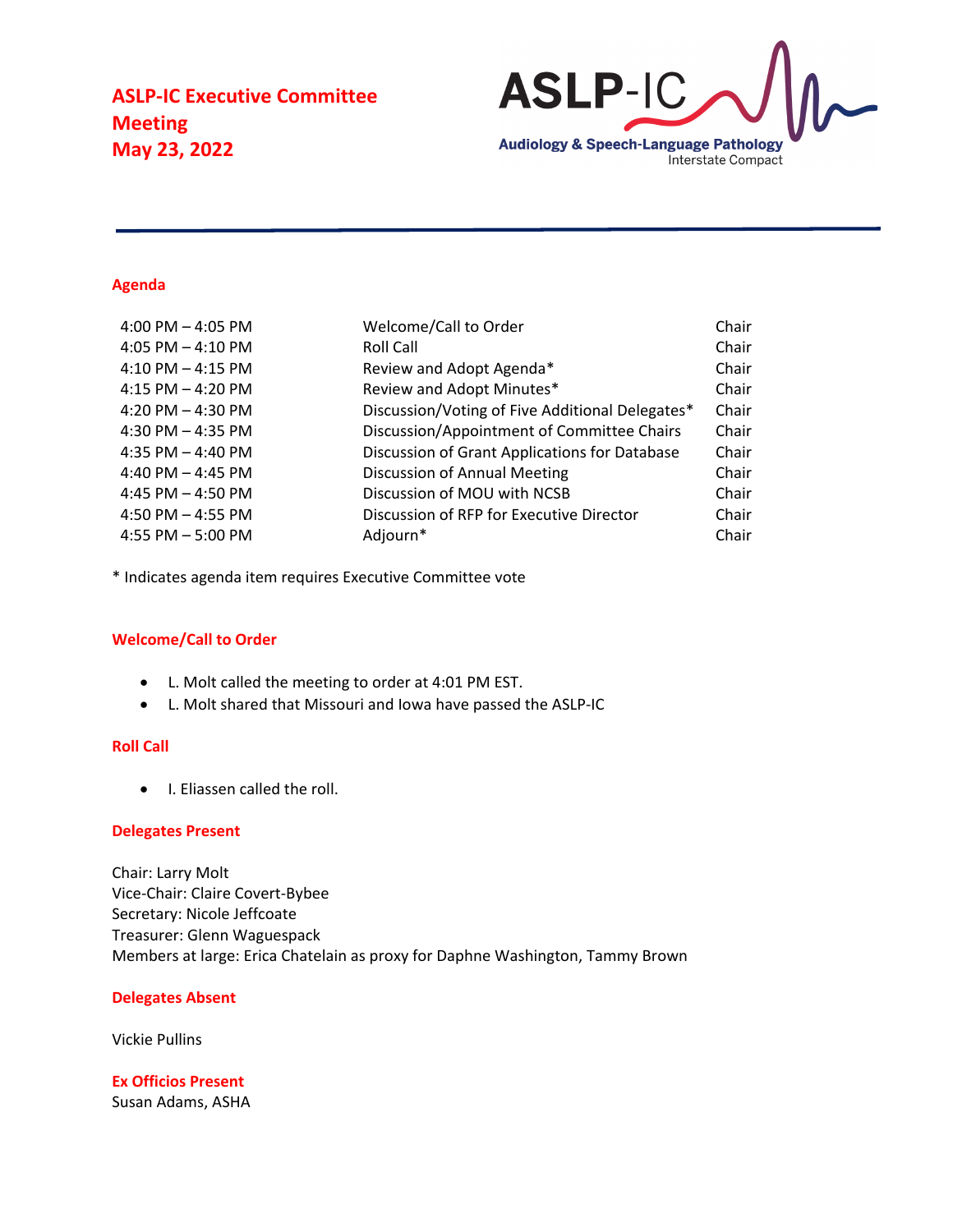

Susan Pilch, AAA Kerri Philips, NCSB

## **Legal Counsel Present**

Nahale Kalfas, Council of State Governments (CSG)

### **Others Present**

Isabel Eliassen, CSG Adam Haley, Academy of Doctors of Audiology (ADA) Jolie Jones, Executive Director, Louisiana Sherri Smith, Board Member, North Carolina Amy Goldman, President, NCSB

### **Review and Adoption of Agenda**

- L. Molt reviewed the agenda.
- L. Molt called for a motion to adopt the agenda, as corrected.
- **Motion**: N. Jeffcoate moved that the ASLP-CC Executive Committee adopt the agenda. C. Covert-ByBee seconded the motion. The motion carried.

## **Review and Adopt Minutes from April 1 Meeting**

[https://aslpcompact.com/wp-content/uploads/2022/04/ASLPIC-Executive-Commission-Meeting-](https://aslpcompact.com/wp-content/uploads/2022/04/ASLPIC-Executive-Commission-Meeting-Minutes-April-1-2022.pdf)[Minutes-April-1-2022.pdf](https://aslpcompact.com/wp-content/uploads/2022/04/ASLPIC-Executive-Commission-Meeting-Minutes-April-1-2022.pdf)

- L. Molt reviewed the minutes.
- L. Molt called for a motion to adopt the minutes.
- **Motion**: G. Waguespack moved that the ASLP-CC Executive Committee adopt the minutes. N. Jeffcoate seconded the motion. The motion carried.

## **Discussion/Appointment of Additional Delegates**

| <b>Nominee</b>                                   | <b>Nominator</b> |
|--------------------------------------------------|------------------|
| Megan Bradford, Board Administrator (KY)         | Douglas Keefe    |
|                                                  |                  |
| Megan Bradford is a Boards and Commissions       |                  |
| Support Specialist with the Department of        |                  |
| Professional Licensing in Frankfort, KY. Megan's |                  |
| office provides administrative and technical     |                  |
| services to 24 professional licensing Boards and |                  |
| Registries. Megan has been with the Department   |                  |
| almost four years and serves three Boards full-  |                  |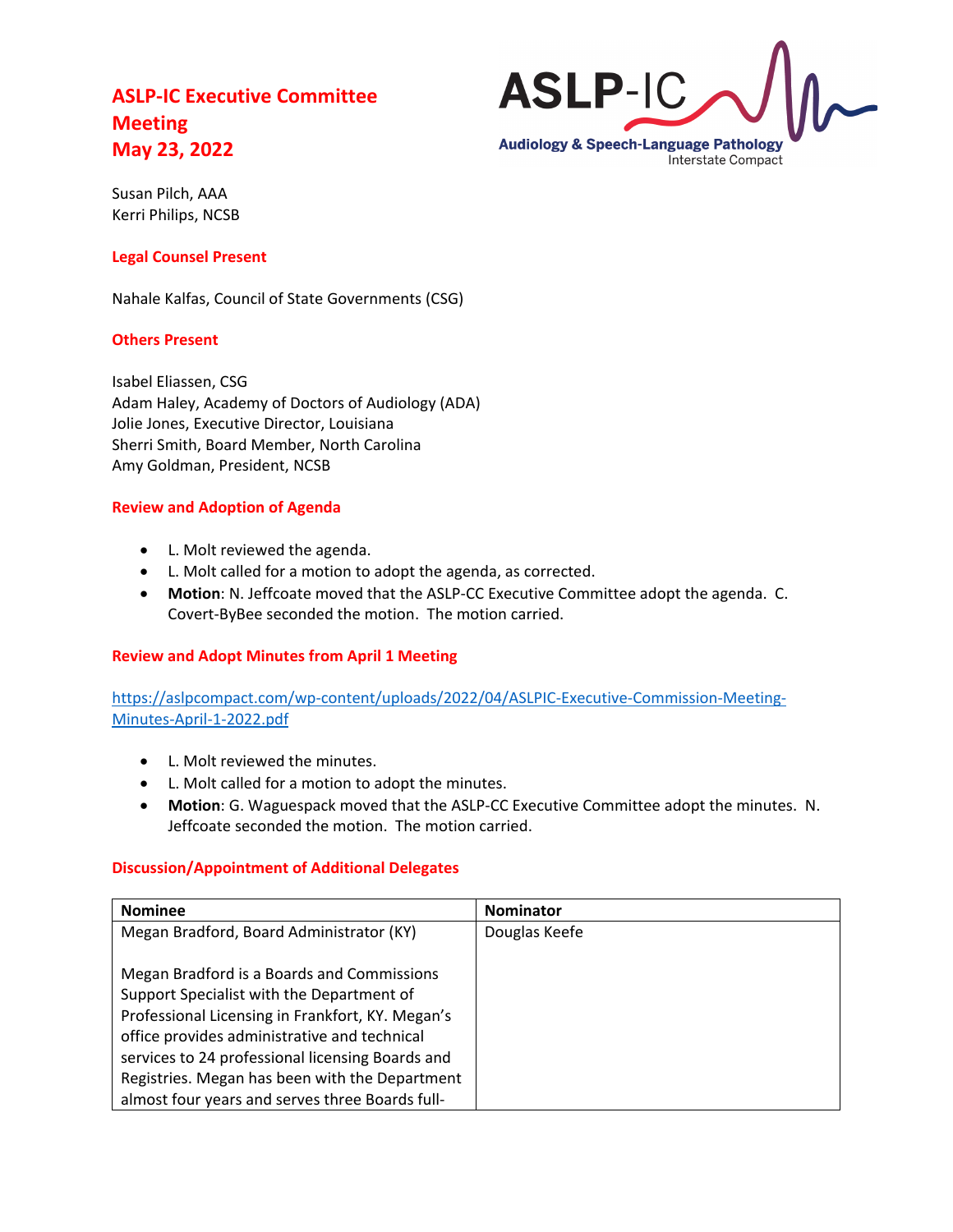

| time but has assisted numerous others as<br>needed. Her daily role at the Kentucky Board of<br>Speech-Language Pathology and Audiology |                  |
|----------------------------------------------------------------------------------------------------------------------------------------|------------------|
| includes processing applications, issuing licenses                                                                                     |                  |
| and answering questions from applicants and<br>licensees.                                                                              |                  |
| Denise Brown, Executive Director (NC)                                                                                                  | Nicole Jeffcoate |
|                                                                                                                                        | Sherri Smith     |
| Denise Brown is the Executive Director for the                                                                                         |                  |
| North Carolina Board of Examiners for Speech-                                                                                          |                  |
| Language Pathologists and Audiologists. She has<br>worked for the North Carolina Speech and                                            |                  |
| Audiology Board for 16 years and has been the                                                                                          |                  |
| Executive Director for the Board since 2017. A                                                                                         |                  |
| portion of the Executive Director's duties include                                                                                     |                  |
| providing annual reports to the Secretary of                                                                                           |                  |
| State, Attorney General, Joint Legislative                                                                                             |                  |
| Administrative Oversight Committee, the North                                                                                          |                  |
| Carolina Business and Occupational License                                                                                             |                  |
| Database, NC Office of the State Controller and                                                                                        |                  |
| the NC Department of Revenue. She also                                                                                                 |                  |
| provides quarterly reports to the Employment                                                                                           |                  |
| Security Commission, Commerce Department                                                                                               |                  |
| and the Child Support Enforcement Commission.<br>Denise serves as the Ethics Liaison for the NC                                        |                  |
| Ethics Commission, handles payroll for the NC                                                                                          |                  |
| Board, provides the auditor with needed                                                                                                |                  |
| information to conduct the NC Board's financial                                                                                        |                  |
| audit, maintains the State and Federal tax records                                                                                     |                  |
| and payments, conducts HR services, organizes                                                                                          |                  |
| agendas for board meetings & settlement                                                                                                |                  |
| conferences, and makes arrangements for board                                                                                          |                  |
| travel. She recently worked with a database                                                                                            |                  |
| designer to create updated processing                                                                                                  |                  |
| capabilities and login accounts for the North                                                                                          |                  |
| Carolina Speech-Language Pathology and                                                                                                 |                  |
| Audiology licensees. Denise has provided<br>presentations to the National Council of State                                             |                  |
| Boards of Examiners for Speech-Language                                                                                                |                  |
| Pathologists and Audiologists, the North Carolina                                                                                      |                  |
| Speech Hearing & Language Association, and                                                                                             |                  |
| various North Carolina Universities.                                                                                                   |                  |
| Dr. Brenda Fairfax, Public Member (NC)                                                                                                 | Sherri Smith     |
|                                                                                                                                        |                  |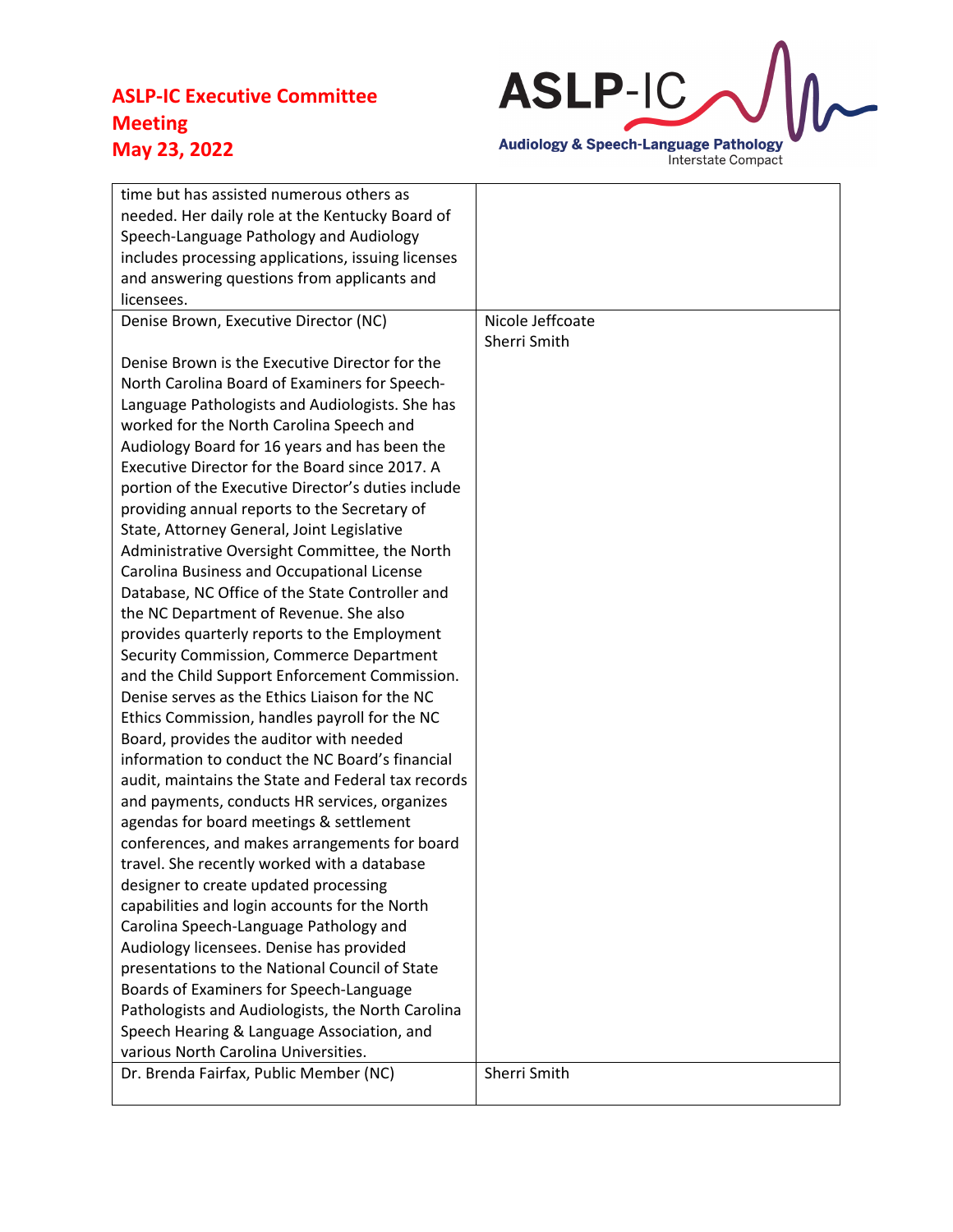

Dr. Brenda James Fairfax hails from Greenville, North Carolina. After her graduation from J. H. Rose High School in 1970, she immediately departed Greenville to pursue her career goals.

While working in ever more responsible positions, she raised a family and simultaneously continued her education: Bachelor of Science in Computer Information Management; Master of Arts in Computer Resources and Information Management, and Doctor of Education with a concentration in Organizational Leadership. Dr. Fairfax attended the Kennedy School of Government, Senior Executive Fellows Program while employed with the Department of Defense. She has also earned dual certifications in Level III Program Management and Communications and Computers Systems. She is a life member of the Armed Forces Communications Electronics Association.

After a successful career within the Department of Defense in both the United States and Europe, Brenda retired in 2008 from the Defense Logistics Agency (DLA). She

managed a large group of Information Assurance professionals as well as other information technology managers that were responsible for securing the headquarters' complex on Fort Belvoir as well as several satellite networks including Houston, San Antonio, and San Pedro. Brenda also performed as a dual manager for Information Operations while managing the DLA Information Operations Fuel Management Division. Under leadership, DLA Information Operations/J6F combined two distinct networks into one secure network that linked into multiple Continental United States and Overseas Continental United States networks servicing well over 27,000 employees and customers. In addition, she served as the agency's lead for the Federal Information Security Management Act Report. She also addressed Conflict Resolution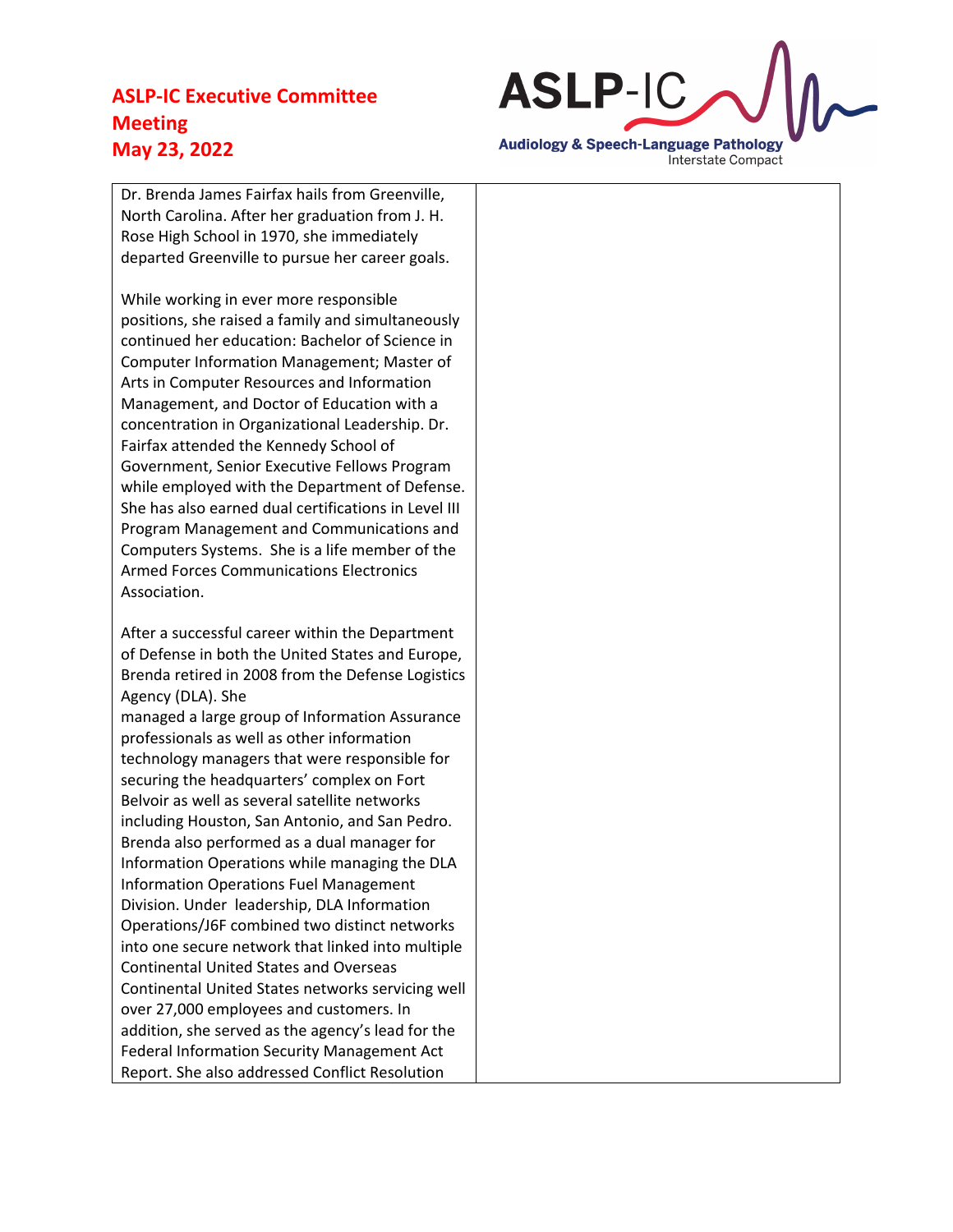

| Management at the Women's Leadership<br>Symposium.                                                                                                                                                                                                                                                                                                                                                                                                                                                                               |                  |
|----------------------------------------------------------------------------------------------------------------------------------------------------------------------------------------------------------------------------------------------------------------------------------------------------------------------------------------------------------------------------------------------------------------------------------------------------------------------------------------------------------------------------------|------------------|
| While growing up in Greenville, family members,<br>relatives and neighbors showed her the<br>importance of self-responsibility, education, and<br>supporting overall community welfare.                                                                                                                                                                                                                                                                                                                                          |                  |
| Throughout her life, she has applied these values<br>to work, education and family. Additionally, she<br>has been most fortunate to have found<br>individuals who chose to serve as personal<br>mentors along the road of her professional<br>development.                                                                                                                                                                                                                                                                       |                  |
| Dr Fairfax returned home to North Carolina in<br>2009 and has served on the Board, Pitt County,<br>Women for Women; Board for Friends of Joyner<br>Library, East Carolina University, and Treasurer<br>for the Pitt County Chapter, National Active and<br>Retired Federal Employees. She currently serves<br>as Member of the North Carolina Speech-<br>Language Pathologist and Audiologists Board of<br>Examiners, the Greenville-Pitt Convention and<br>Visitors Bureau, and is President of her<br>homeowners' association. |                  |
| She enjoys learning different languages, playing<br>the piano, reading, traveling, and cooking. She<br>lives with her husband, James (Jim) Fairfax, an                                                                                                                                                                                                                                                                                                                                                                           |                  |
| acclaimed artist, in Winterville, NC.<br>Jolie Jones, Executive Director (LA)                                                                                                                                                                                                                                                                                                                                                                                                                                                    | Glenn Waguespack |
| Jolie Jones has served as the Executive Director<br>for eight years for the Louisiana Board of<br>Examiners for Speech-Language Pathology and<br>Audiology, in addition to seven years as the<br>Board's Administrative Assistant. Ms. Jones<br>collaborates with the Board to protect consumers<br>by ensuring that all applicants meet the<br>designated qualifications, as well as ensuring that<br>licensees comply with the procedural rules and<br>law.                                                                    |                  |
| Ellen Stein, Public Member (MD)                                                                                                                                                                                                                                                                                                                                                                                                                                                                                                  | Jill Silverman   |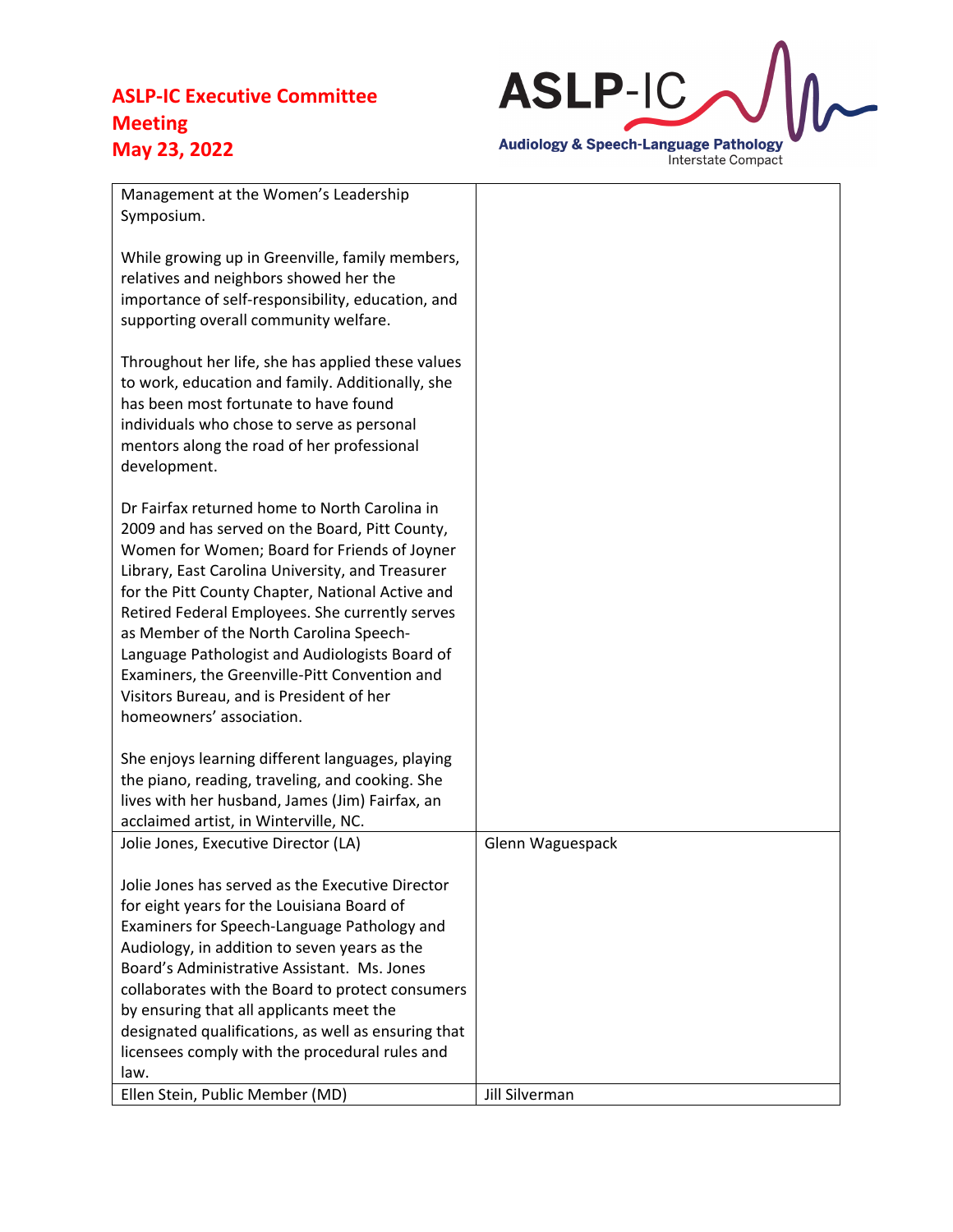

| Ellen is the consumer member of the MD Board<br>of Audiologists, Hearing Aid Dispensers, Language<br>Pathologists, and Music Therapists. She received<br>her bachelor's degree from the University of<br>Maryland and a master's degree from Johns<br>Hopkins University. Her major was early<br>childhood education with a concentration in<br>special education. She is a retired teacher with<br><b>Baltimore County Public Schools.</b> |                    |
|---------------------------------------------------------------------------------------------------------------------------------------------------------------------------------------------------------------------------------------------------------------------------------------------------------------------------------------------------------------------------------------------------------------------------------------------|--------------------|
| <b>Academic Degrees</b>                                                                                                                                                                                                                                                                                                                                                                                                                     |                    |
| · University of Maryland - B.S Education, minor in                                                                                                                                                                                                                                                                                                                                                                                          |                    |
| Speech Therapy<br>· Johns Hopkins University- M.S Special Education                                                                                                                                                                                                                                                                                                                                                                         |                    |
| PreK - Middle school                                                                                                                                                                                                                                                                                                                                                                                                                        |                    |
| · Johns Hopkins University - M.S. Technology in                                                                                                                                                                                                                                                                                                                                                                                             |                    |
| Education                                                                                                                                                                                                                                                                                                                                                                                                                                   |                    |
| Employment                                                                                                                                                                                                                                                                                                                                                                                                                                  |                    |
| · Baltimore County Public Schools 1980-2012                                                                                                                                                                                                                                                                                                                                                                                                 |                    |
| · Elementary School Teacher<br>· Mentor Teacher                                                                                                                                                                                                                                                                                                                                                                                             |                    |
| · Reading Resource Teacher                                                                                                                                                                                                                                                                                                                                                                                                                  |                    |
| Services since Retirement in 2012                                                                                                                                                                                                                                                                                                                                                                                                           |                    |
| · Member of State Board of Audiologists, Hearing                                                                                                                                                                                                                                                                                                                                                                                            |                    |
| Aid Dispensers and Speech Pathologists                                                                                                                                                                                                                                                                                                                                                                                                      |                    |
| · University of Maryland, Supervisor of Education                                                                                                                                                                                                                                                                                                                                                                                           |                    |
| seniors                                                                                                                                                                                                                                                                                                                                                                                                                                     |                    |
| · Led an advocacy group that spearheaded a bill                                                                                                                                                                                                                                                                                                                                                                                             |                    |
| requiring all preservice teachers be required to<br>Pass a Test of Fundamental Skills for Teaching                                                                                                                                                                                                                                                                                                                                          |                    |
| Reading                                                                                                                                                                                                                                                                                                                                                                                                                                     |                    |
| · Member of Community groups working with five                                                                                                                                                                                                                                                                                                                                                                                              |                    |
| Title One schools in Baltimore County                                                                                                                                                                                                                                                                                                                                                                                                       |                    |
| to support students and teachers in providing                                                                                                                                                                                                                                                                                                                                                                                               |                    |
| support and resources                                                                                                                                                                                                                                                                                                                                                                                                                       |                    |
| Gregg Thornton, Executive Director (OH)                                                                                                                                                                                                                                                                                                                                                                                                     | <b>Tammy Brown</b> |
|                                                                                                                                                                                                                                                                                                                                                                                                                                             |                    |
| Gregg B. Thornton serves as the Executive<br>Director of the Ohio Speech and Hearing                                                                                                                                                                                                                                                                                                                                                        |                    |
| Professionals Board and is responsible for                                                                                                                                                                                                                                                                                                                                                                                                  |                    |
| managing board operations and licensure                                                                                                                                                                                                                                                                                                                                                                                                     |                    |
| requirements for over 11,000 practitioners. He                                                                                                                                                                                                                                                                                                                                                                                              |                    |
| works closely as a stakeholder for the professions                                                                                                                                                                                                                                                                                                                                                                                          |                    |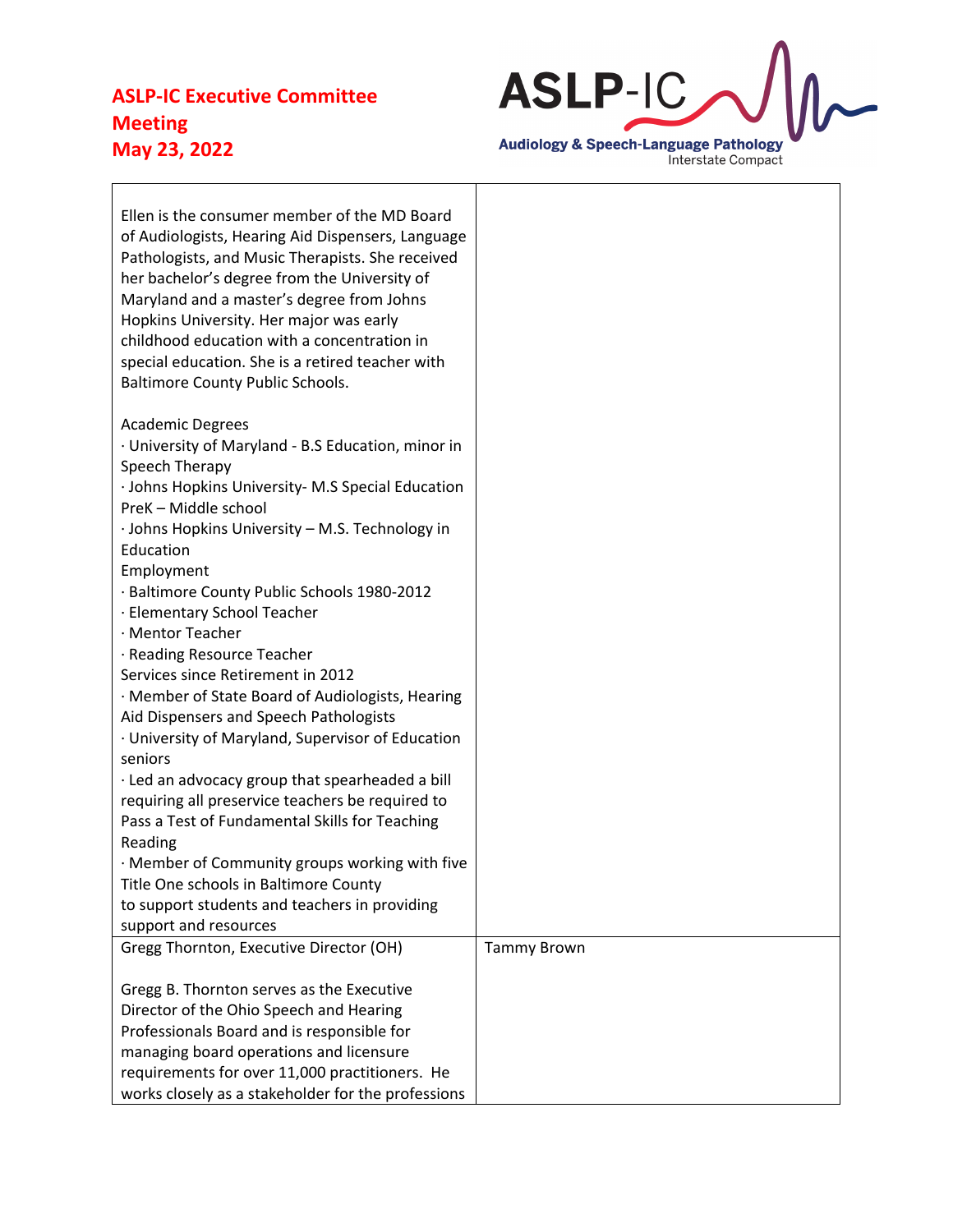

and consumers across varied levels of government. Thornton is a licensed attorney with experience in state government in the area of administrative law. Mr. Thornton graduated with honors from Howard University in Washington, D.C., receiving a B.A. in political science and his J.D. from Case Western Reserve University School of Law. He is an affiliate member of the American Academy of Audiology, American-Speech-Language Hearing Association, and International Hearing Society. He also serves on the Board of Directors of the National Council of State Boards of Examiners for Speech-Language Pathology and Audiology (NCSB) and is currently serving as past president. He was involved with the formulation and drafting team of the ASLP-IC since inception. The Ohio Speech-Language Hearing Association recognized Mr. Thornton in 2011 with its Award of Appreciation and in 2015 with its Advocacy Recognition Award. He continues to coordinate continuing education on ethics including issues of diversity

- L. Molt reviewed the call for additional delegates to the Commission. L. Molt reviewed each candidate.
- C. Covert-ByBee asked if they would be given an opportunity to discuss the nominees prior to vote. L. Molt agreed that they could do what the Board feels is appropriate.
- L. Molt asked if there was any discussion needed, none heard he called for the vote.
- I. Eliassen instructed Delegates on how to proceed with the vote via a Microsoft form.
- The four delegates receiving the highest number of votes are:
	- o Denise Brown
	- o Dr. Brenda Fairfax
	- o Ellen Stein
	- o Gregg Thornton
- The  $5<sup>th</sup>$  delegate spot was tied between Megan Bradford and Jolie Jones
- L. Molt asked the Committee to reorder the agenda to allow time for a runoff election to be setup.

## **Discussion/Appointment of Committee Chair**

• L. Molt reminded the Committee that they will determine the chairs of the Committees. The governing documents already set the Treasurer as the Chair of the Finance Committee.

Rules Committee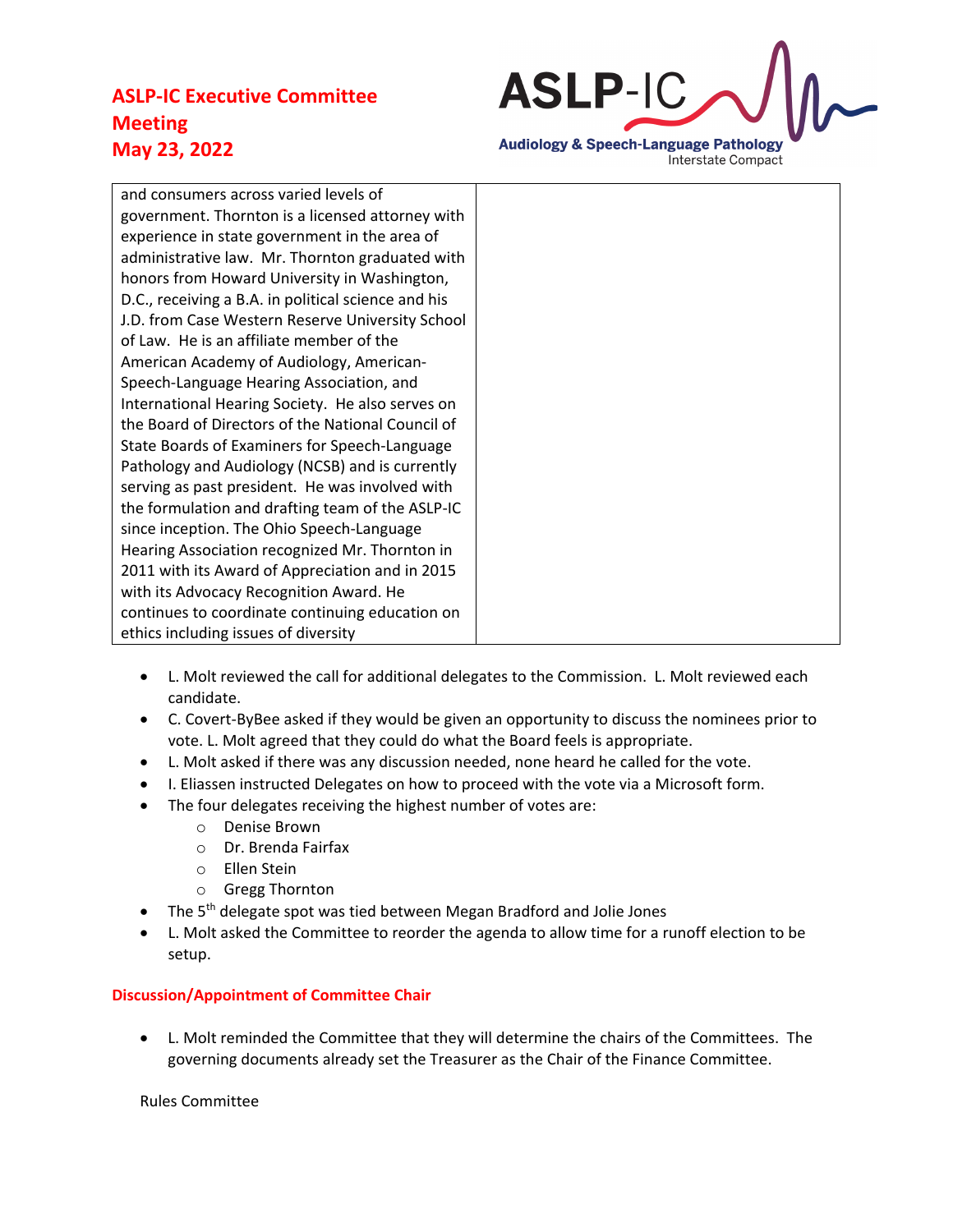

- L. Molt indicated that the Committee could elect the interim chair of the Rules Committee to continue until the annual meeting or next rules committee meeting or to choose a new Chair. L. Molt reviewed the names of the current Rules Committee members:
	- o Nate Brown (CO)
	- o Gregg Thornton (OH)
	- o Claire Covert-ByBee (NE)
	- o Sherri Smith (NC)
	- o Michael Zagarella (WV)
- L. Molt mentioned that the members of the Committee members have not been yet asked if they are interested in being Committee Chair. C. Covert-ByBee asked the term for the Committee Chair position and agreed that she would be willing to continue but agreed with Larry that the Committee members should be asked if anyone would like to be the Chair.
- N. Jeffcoate agreed that the Committees should be asked and asked S. Smith to lead the discussion on the decision of the Chair of the Rules Committee at the next Rules Committee meeting.

# **Appointment of Additional Delegates**

- L. Molt polled the committee to move forward with runoff election between Megan Bradford and Jolie Jones.
- **Motion**: T. Brown made a motion to hold a runoff election. N. Jeffcoate seconded the motion. The motion carried and the vote was held.
- The 5<sup>th</sup> delegate by the majority of votes is Jolie Jones.

## **Discussion of Grant Applications for Database**

- L. Molt indicated they are looking at whether the HRSA has any open grant applications and is awaiting further information.
- S. Adams indicated the NLC will be ready to do presentations and demonstrations of their system in June/July 2022.
- L. Molt asked for interested parties to become part of the ad hoc committee that would work on grant applications.

## **Discussion of Annual Meeting**

- L. Molt indicated this discussion may be premature given the need for the Secretariat and Executive Director positions needing to be settled prior to planning.
- L. Molt asked the Committee to give thought to in-person or virtual meeting. Hybrid meetings are the most expensive option. Further discussions will be held at the next Executive Committee meeting.

## **Discussion of MOU with Funding Sources/NCSB**

• A. Goldman indicated that NCSB has begun drafting a MOU between ASLP-IC and NCSB.